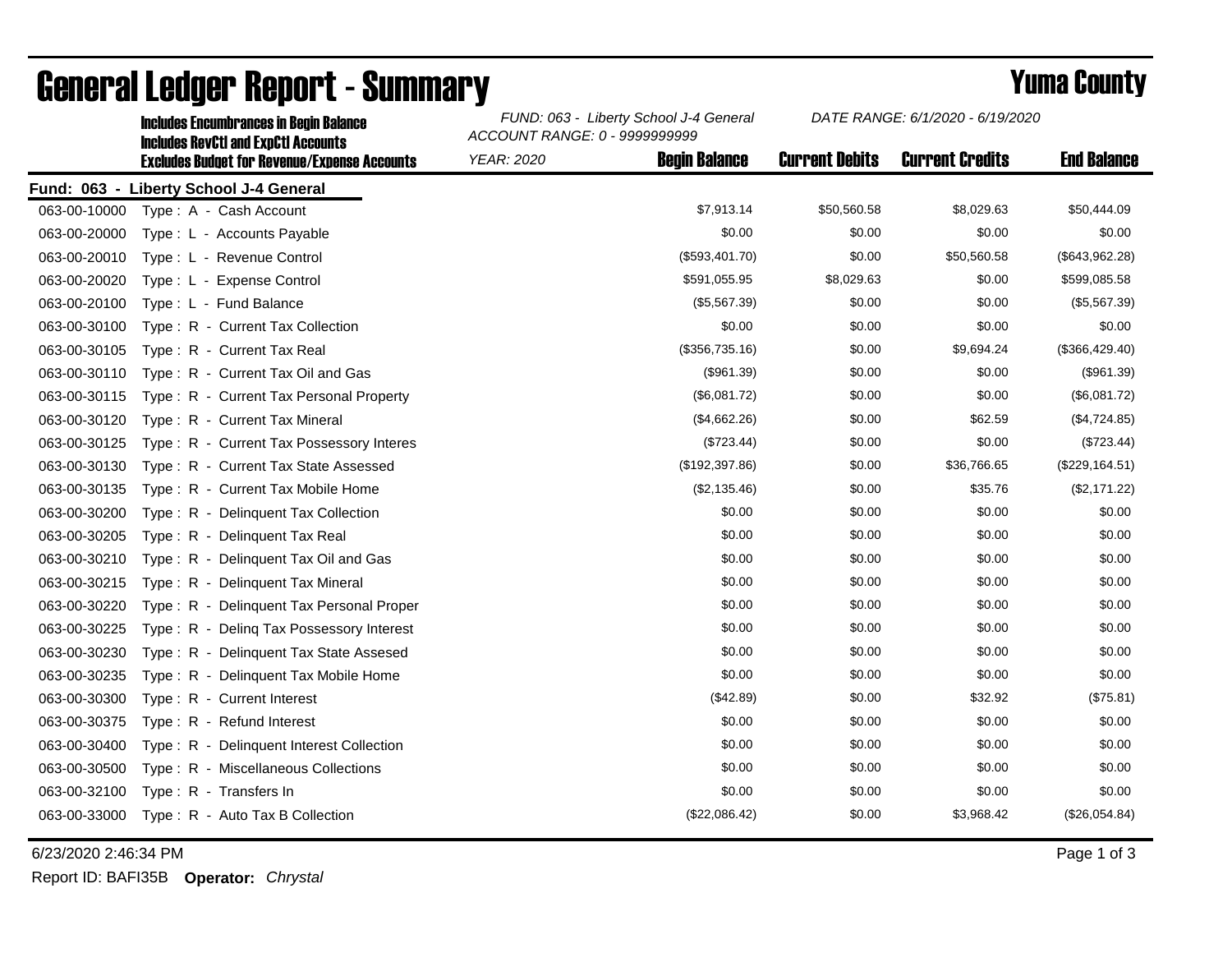|                                        |                                                     | wonoi ui sougoi nopol t<br><b>Includes Encumbrances in Begin Balance</b><br><b>Includes RevCtI and ExpCtI Accounts</b> | ____________                           | FUND: 063 - Liberty School J-4 General<br>ACCOUNT RANGE: 0 - 9999999999 |                             | DATE RANGE: 6/1/2020 - 6/19/2020 |                        |                                  |               |
|----------------------------------------|-----------------------------------------------------|------------------------------------------------------------------------------------------------------------------------|----------------------------------------|-------------------------------------------------------------------------|-----------------------------|----------------------------------|------------------------|----------------------------------|---------------|
|                                        | <b>Excludes Budget for Revenue/Expense Accounts</b> |                                                                                                                        | <b>YEAR: 2020</b>                      |                                                                         | <b>Begin Balance</b>        | <b>Current Debits</b>            | <b>Current Credits</b> | <b>End Balance</b>               |               |
| Fund: 063 - Liberty School J-4 General |                                                     |                                                                                                                        |                                        |                                                                         |                             |                                  |                        |                                  |               |
| 063-00-33100                           |                                                     | Type: $R -$ Auto Tax A & F Collection                                                                                  |                                        |                                                                         |                             | (\$7,575.10)                     | \$0.00                 | \$0.00                           | (\$7,575.10)  |
| 063-00-49100                           |                                                     | Type: X - Treasurer Fees                                                                                               |                                        |                                                                         |                             | \$1,409.35                       | \$116.49               | \$0.00                           | \$1,525.84    |
| 063-00-49401                           |                                                     | Type: X - Transfer Out                                                                                                 |                                        |                                                                         |                             | \$0.00                           | \$0.00                 | \$0.00                           | \$0.00        |
| 063-00-49500                           |                                                     | Type: X - Checks Written / ACH Transfer                                                                                |                                        |                                                                         |                             | \$589.646.60                     | \$7,913.14             | \$0.00                           | \$597.559.74  |
|                                        |                                                     |                                                                                                                        | Fund: 063 - Liberty School J-4 General |                                                                         | Totals :                    | (\$2,345.75)                     | \$66,619.84            | \$109,150.79                     | (\$44,876.70) |
|                                        |                                                     |                                                                                                                        | <b>Total Fund Revenues:</b>            | \$50,560,58                                                             | <b>Total Fund Expenses:</b> |                                  | \$8.029.63             | <b>Net Revenue Over Expense:</b> | \$42,530.95   |

## General Ledger Report - Summary **Example 2018** Yuma County